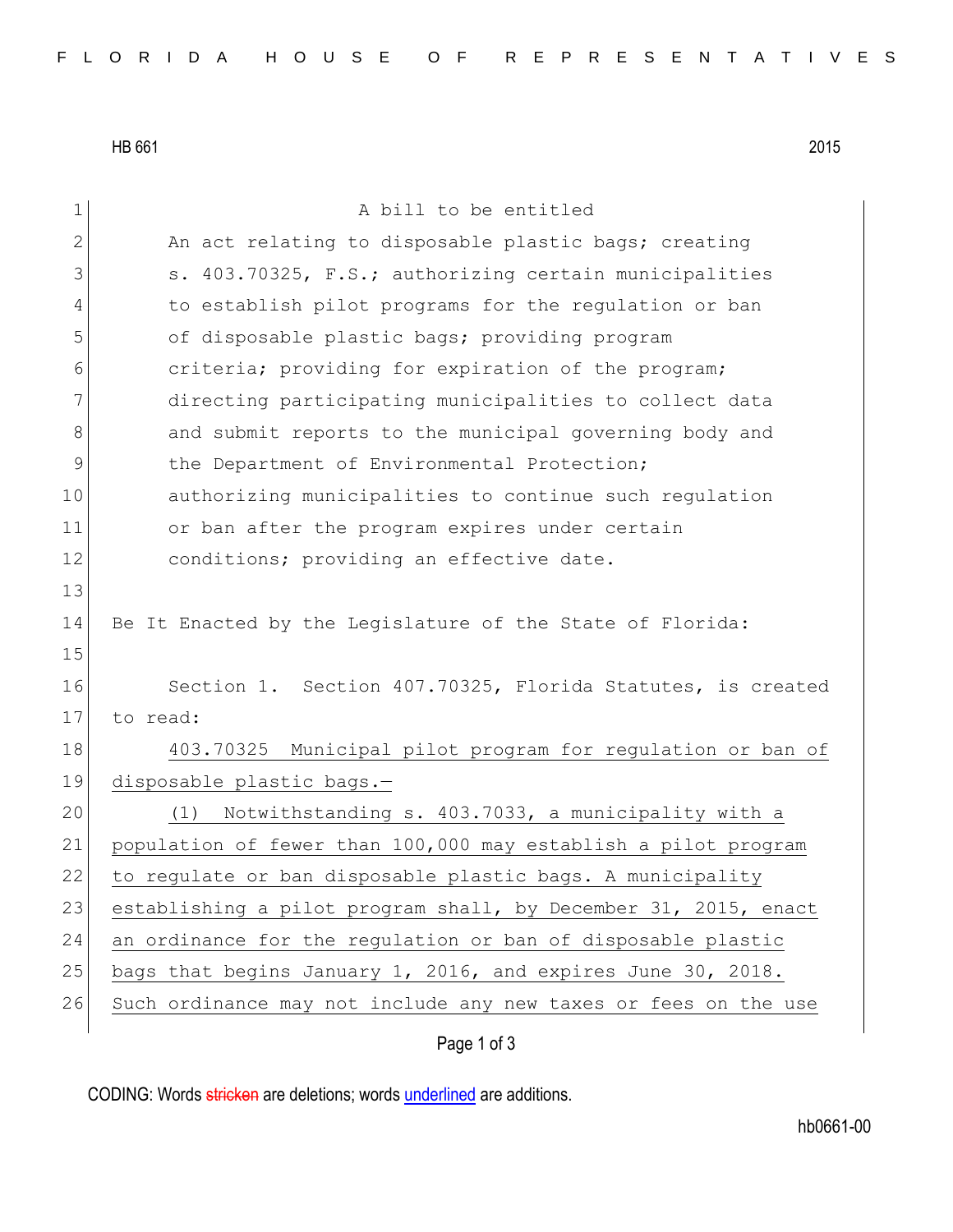## HB 661 2015

27 or distribution of disposable plastic bags. 28 (2) A municipality that establishes a pilot program shall: 29 (a) Collect data pertaining to the impact of such regulation or ban. (b) By April 1, 2018, submit a report on the impact of 32 such regulation or ban to the governing body of the municipality 33 at a public hearing that is open to comments from the public. (c) Provide a copy of the report to the department. (3) A municipality may continue to regulate or ban disposable plastic bags after June 30, 2018, if the municipality enacts an ordinance after April 1, 2018, indicating that the municipality will continue the regulation or ban of plastic bags, notwithstanding s. 403.7033. 40 Section 2. Section 403.7033, Florida Statutes, reads: 403.7033 Departmental analysis of particular recyclable materials.—The Legislature finds that prudent regulation of 43 recyclable materials is crucial to the ongoing welfare of Florida's ecology and economy. As such, the Department of Environmental Protection shall undertake an analysis of the need 46 for new or different regulation of auxiliary containers, wrappings, or disposable plastic bags used by consumers to carry products from retail establishments. The analysis shall include input from state and local government agencies, stakeholders, 50 private businesses, and citizens, and shall evaluate the efficacy and necessity of both statewide and local regulation of 52 these materials. To ensure consistent and effective

## Page 2 of 3

CODING: Words stricken are deletions; words underlined are additions.